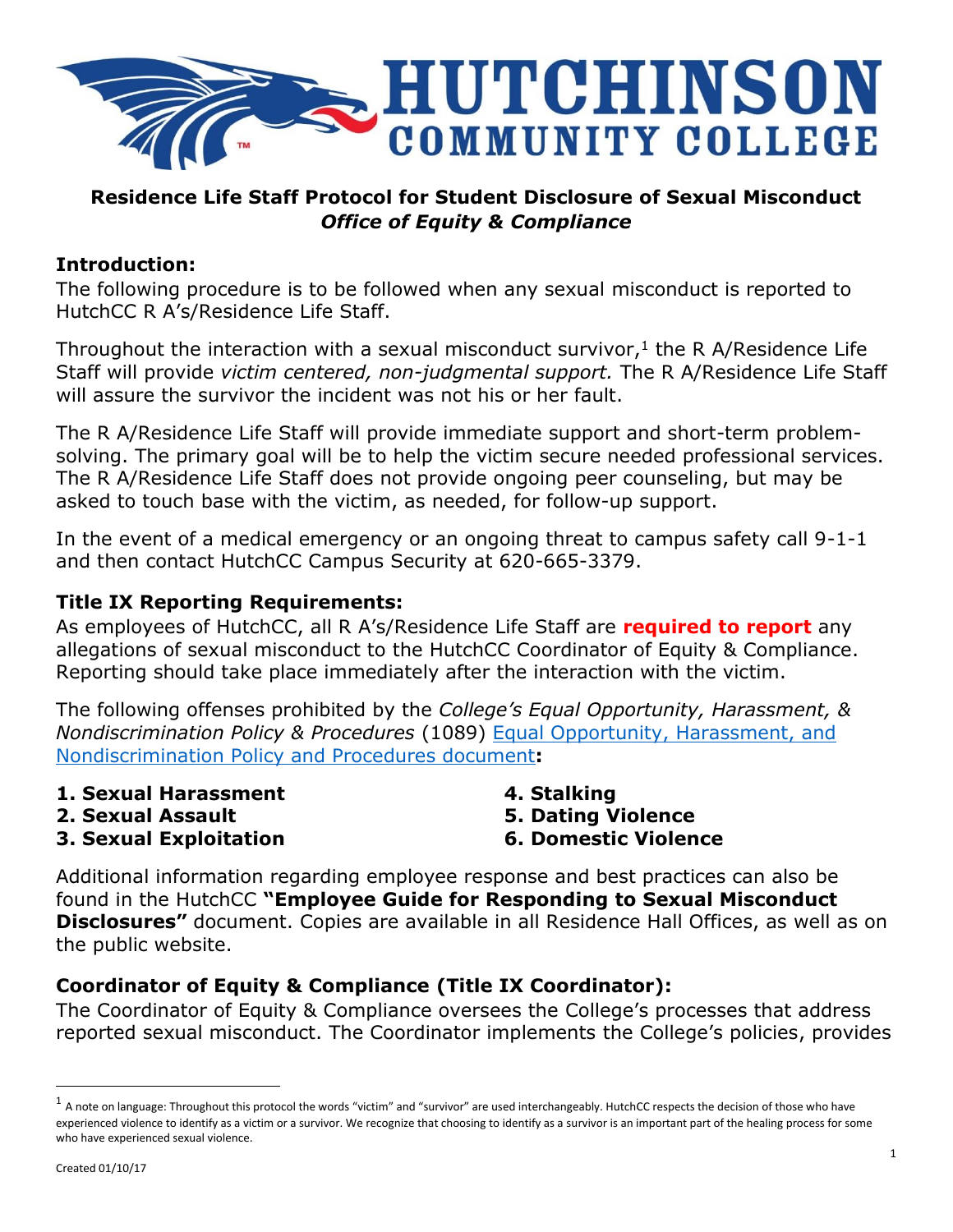appropriate training and resources, and ensures effective and timely responses to complaints of sexual violence, misconduct, discrimination or harassment.

Jacob Gunden, Coordinator of Equity & Compliance E-Mail: [Jacob Gunden](mailto:gundenj@hutchcc.edu) Phone: 620-665-3512

# **R A/Residence Life Staff Sexual Misconduct Response:**

# **1. Assess Immediate Medical and Safety Needs**

- Determine if there are any injuries that demand medical attention. If so, contact Emergency Medical Services (9-1-1)
	- o In the event that a sexual assault occurred **within the past 5 days**:
		- A Confidential Counselor should be contacted immediately to explain medical treatment options (See *"How to contact a counselor"* below).
		- The R A/Residence Life Staff will explain to the student that time is of the essence where medical services and retrieval of evidence are concerned, and that if the assault just occurred, the student should be careful not to inadvertently destroy evidence by showering or changing clothes.

The R A/Residence Life Staff will ask if the victim has a safe place to go. If not, the R A/Residence Life Staff will contact the Coordinator of Equity & Compliance (during business hours) or the Director of Residence Life (who is a member of the College's Equity Grievance Pool) in order to secure a safe place for the student.

# **2. Connect the Survivor to a Confidential Counselor as Soon as Possible**

- At the earliest possible moment the survivor will be offered the opportunity to speak with a **confidential** counselor of their choice from the HutchCC Student Success Center's Counseling office and/or BrightHouse (Reno County's local sexual assault & domestic violence center).
	- o The R A/Residence Life Staff will encourage the student to speak directly with a counselor for support in understanding, evaluating and choosing among the services available, and will offer to facilitate such a meeting.
	- o How to contact a HutchCC College Counselor:
		- During regular business hours: call the Student Success Center 620-665- 3377.
		- Speaking with a College Counselor does *not* mean that the student must make a report to the Campus Safety Office or local Law Enforcement.
	- o How to contact a BrightHouse Counselor:
		- **Crisis Line** 1-800-701-3630, 335 Washington St., Hutchinson, KS 67501, [BrightHouse.](http://www.brighthouseks.org/)
		- Speaking with a BrightHouse Counselor does *not* mean that the student must make a report to the Campus Safety Office or local Law Enforcement.
	- o Explain that a HutchCC Confidential Counselor will:
		- Listen and provide sensitive, non-judgmental support
		- Review the victim's rights and resources